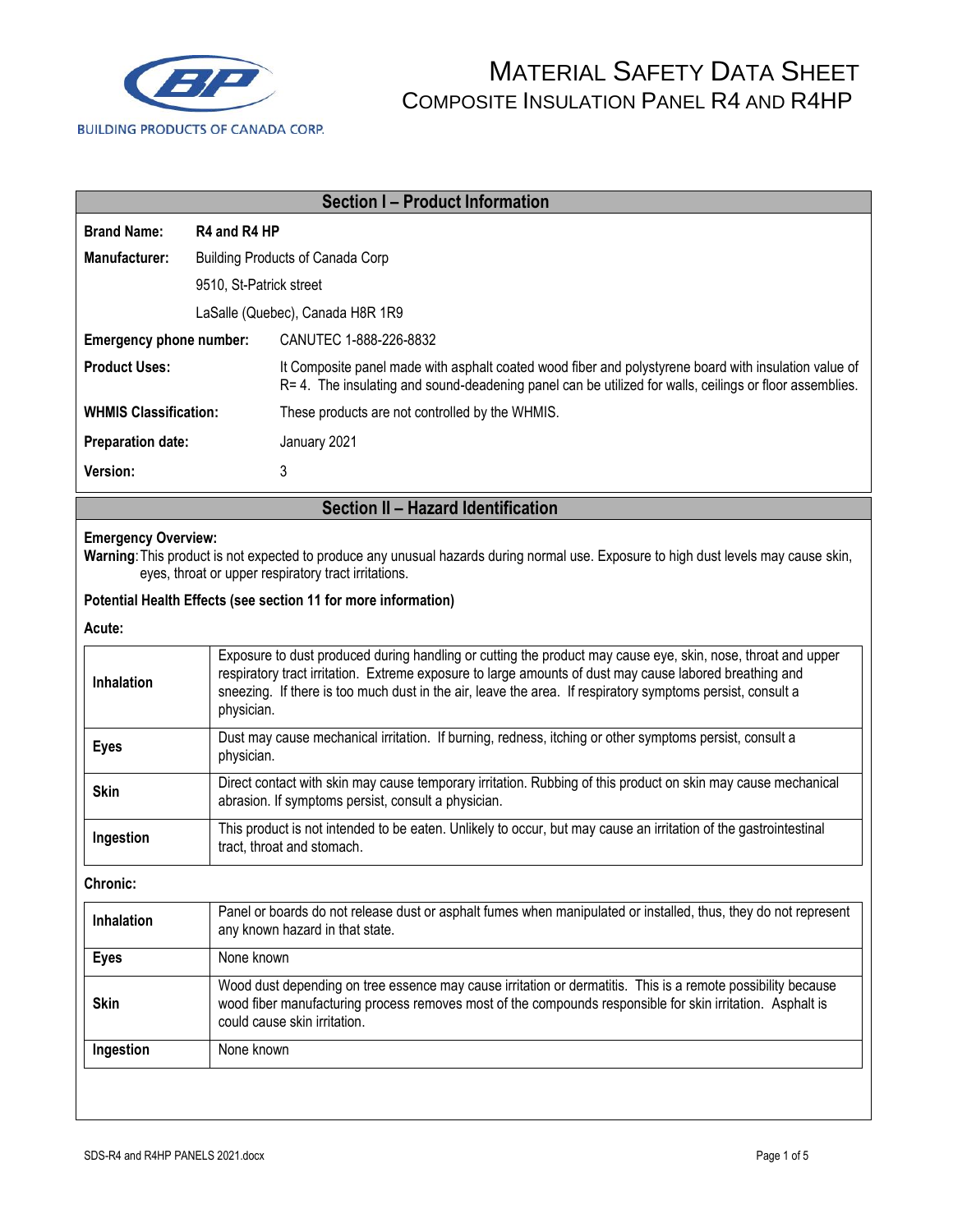

| Target organs: | Eyes, skin and respiratory system. |  |  |
|----------------|------------------------------------|--|--|
|                |                                    |  |  |

**Primary entry routes:** Inhalation, eyes and skin contact.

Carcinogenicity, teratogenicity, embryotoxicity, mutagenicity: This product has no carcinogenic, teratogenic, mutagenic, or embryotoxic known effects.

| Component                 | <b>IARC</b>                | <b>NTP</b> | <b>ACGIH</b>                  | CAL-65     |
|---------------------------|----------------------------|------------|-------------------------------|------------|
| Wood Fiber                | Not Listed                 | Not Listed | Not Listed                    | Not Listed |
| <b>Starch</b>             | Not Listed                 | Not Listed | Not Listed                    | Not Listed |
| Wax                       | Not Listed                 | Not Listed | Not Listed                    | Not Listed |
| Wood Dust from sawing     | Carcinogenic to<br>Human   | Not Listed | Confirmed Human<br>Carcinogen | Cancer     |
| Asphalt fumes (8052-42-4) | Carcinogenic to<br>animals | Not Listed | Suspected Human<br>Carcinogen | Not Listed |
| Polystyrene fumes         | Not Listed                 | Not Listed | Not Listed                    | Not Listed |

### **Section III – Composition/ Information on ingredients**

| Component        | CAS No.    | EC No.    | Weight % |
|------------------|------------|-----------|----------|
| Wood Fiber       | Mixture    | Mixture   | >75      |
| Starch           | 9005-25-8  | 232-679-6 | <4       |
| Wax              | 8002-74-2  | 232-315-6 |          |
| Polystyrene      | 9003-53-6  | 500-008-9 | $<$ 15   |
| Oxidized asphalt | 64742-93-4 | 265-196-4 | <5       |

The components declared herein are not considered hazardous components as per WHMIS, OSHA and 29 CFR 1910.1200 legislations.

As per OSHA and WHMIS the above product is considered a consumable item and do not require SDS or MSDS. However we want to disclose as much as possible information relating to health and safety, to ensure that the product is handled and used properly. This SDS contains valuable information for safe handling and proper use of the product. This SDS should be retained and available for employees and other users.

#### **Section IV – First aid measures**

**Inhalation:** In case of inhalation of gas or vapor, remove person to fresh air. If breathing is difficult or ceases, administer oxygen. If symptoms persist, consult a physician. **Skin contact:** Wash skin with soap and water. If irritation persists, consult a physician. **Eye contact:** Flush eyes with water for 15 to 20 minutes. If irritation persists, consult a physician. **Ingestion:** This product is not intended to be eaten. Ingestion is unlikely to occur. If ingestion occurs, consult a physician.

**Medical conditions which may be aggravated**: Pre-existing respiratory and lung diseases such as bronchitis, emphysema or asthma. Pre-existing skin conditions such as rashes and dermatitis.

**Notes to the physician:** This product is a mechanical irritant, acute exposure is not expected to produce any chronic health effect. Treatment should be aimed at alleviating symptoms.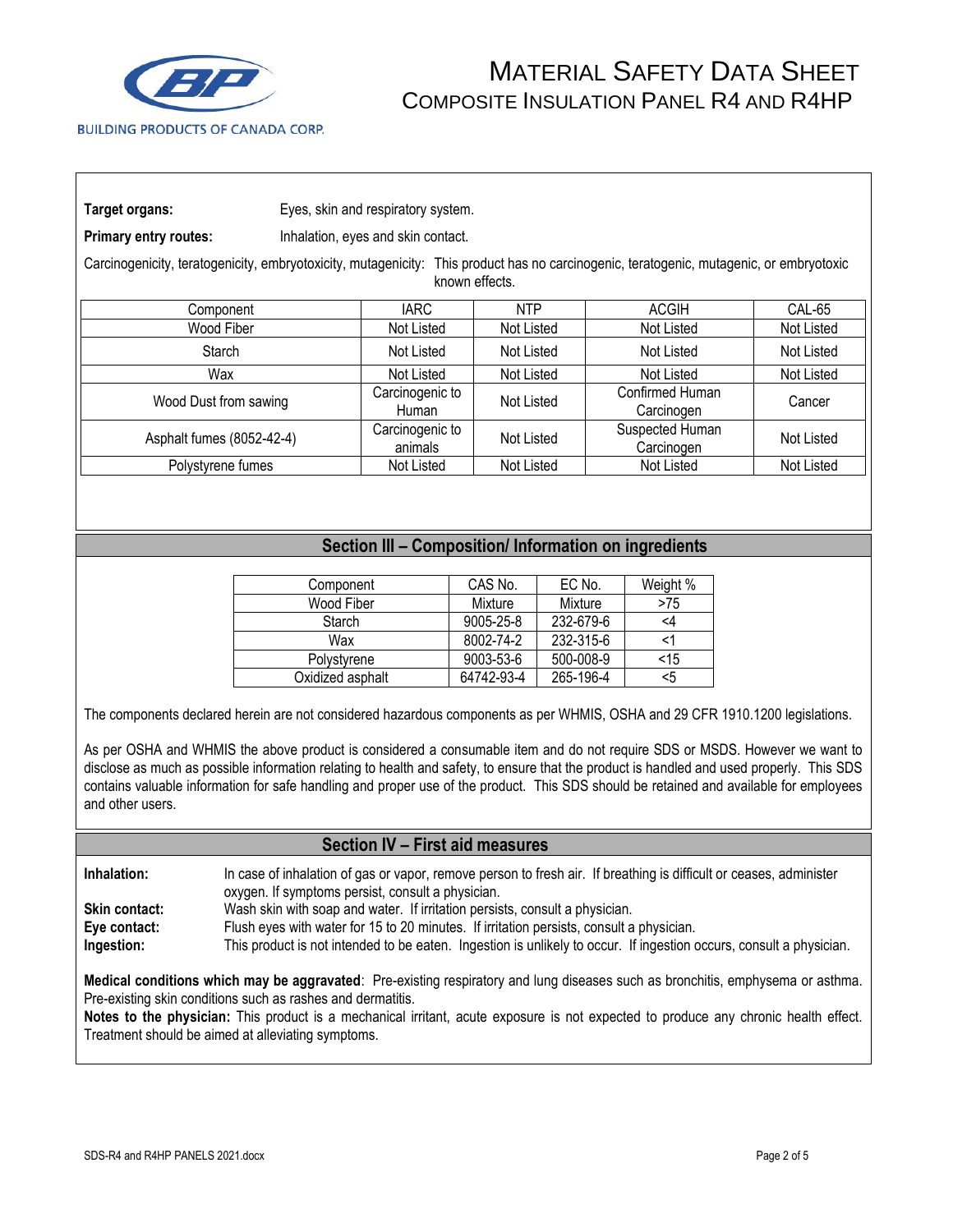

| <b>Section V - Fire Fighting measures</b>                                                                                                                                                                                                                                                                                                                                                                                                                                                                                                                                                                                                                                                                                                  |                                                                                                                                       |                                                                                                                                                                                                                                                                                                      |                 |                                    |                                             |  |
|--------------------------------------------------------------------------------------------------------------------------------------------------------------------------------------------------------------------------------------------------------------------------------------------------------------------------------------------------------------------------------------------------------------------------------------------------------------------------------------------------------------------------------------------------------------------------------------------------------------------------------------------------------------------------------------------------------------------------------------------|---------------------------------------------------------------------------------------------------------------------------------------|------------------------------------------------------------------------------------------------------------------------------------------------------------------------------------------------------------------------------------------------------------------------------------------------------|-----------------|------------------------------------|---------------------------------------------|--|
| Flash Point:<br>Flammable Limits in air:                                                                                                                                                                                                                                                                                                                                                                                                                                                                                                                                                                                                                                                                                                   | Auto-Inflammation Temperature:                                                                                                        | 200°C (wood dust / molten polystyrene)<br>$>300^{\circ}$ C<br>Upper Flammable Limit (UFL):<br>No object                                                                                                                                                                                              |                 |                                    |                                             |  |
| Flammability Classification:<br>Rate of Burning                                                                                                                                                                                                                                                                                                                                                                                                                                                                                                                                                                                                                                                                                            |                                                                                                                                       | Lower Flammable Limit (LFL):<br>No object<br>B2 (DIN 4102)<br>Not Determined                                                                                                                                                                                                                         |                 |                                    |                                             |  |
| <b>Specific Dangers</b><br>Combustion products:                                                                                                                                                                                                                                                                                                                                                                                                                                                                                                                                                                                                                                                                                            |                                                                                                                                       | When in contact with an ignition source, wood dust can be an explosion hazard.<br>Fire gives off normal combustion products.                                                                                                                                                                         |                 |                                    |                                             |  |
| Fire Fighting Agents:                                                                                                                                                                                                                                                                                                                                                                                                                                                                                                                                                                                                                                                                                                                      |                                                                                                                                       | Use dry powder, foam and water spray or appropriate extinguishing media for surrounding materials on<br>fire.                                                                                                                                                                                        |                 |                                    |                                             |  |
| Fire Fighting Procedures:                                                                                                                                                                                                                                                                                                                                                                                                                                                                                                                                                                                                                                                                                                                  |                                                                                                                                       | Wear self-contained breathing apparatus and full protective clothing (see section 8).                                                                                                                                                                                                                |                 |                                    |                                             |  |
|                                                                                                                                                                                                                                                                                                                                                                                                                                                                                                                                                                                                                                                                                                                                            |                                                                                                                                       | Section VI - Accidental release measures                                                                                                                                                                                                                                                             |                 |                                    |                                             |  |
| Containment:<br>Clean-up:<br>Disposal:                                                                                                                                                                                                                                                                                                                                                                                                                                                                                                                                                                                                                                                                                                     |                                                                                                                                       | No special measure.<br>No special measure.<br>The finished product is a wood-based solid. Follow all local, municipal, provincial, state and federal<br>regulations. To remove, use standard means approved for disposal. Dispose in a landfill or use any<br>other method prescribed by regulation. |                 |                                    |                                             |  |
|                                                                                                                                                                                                                                                                                                                                                                                                                                                                                                                                                                                                                                                                                                                                            |                                                                                                                                       | Section VII - Handling and storage                                                                                                                                                                                                                                                                   |                 |                                    |                                             |  |
| Handling:<br>Dust can form an explosive mixture in air. Provide appropriate exhaust ventilation at machinery and at<br>places where dust can be generated. Use personal protective equipment as required (see section 8).<br>Avoid frequent or prolonged inhalation of wood dust. Wear the appropriate respiratory protection<br>against dust in poorly ventilated areas and if TLV is exceeded (see Sections 2 and 8). Use good safety<br>and industrial hygiene practices. Avoid contact with humidity and water. Presence of water may lead<br>to mold growth.<br>Store flat, in a dry, well ventilated place and away from sources of excessive heat. Product should be<br>Storage:<br>protected from the weather and direct sunlight. |                                                                                                                                       |                                                                                                                                                                                                                                                                                                      |                 |                                    |                                             |  |
| Section VIII - Exposure controls/personal protection                                                                                                                                                                                                                                                                                                                                                                                                                                                                                                                                                                                                                                                                                       |                                                                                                                                       |                                                                                                                                                                                                                                                                                                      |                 |                                    |                                             |  |
|                                                                                                                                                                                                                                                                                                                                                                                                                                                                                                                                                                                                                                                                                                                                            |                                                                                                                                       | Component<br><b>Wood Fiber</b>                                                                                                                                                                                                                                                                       | Weight %<br>>93 | TLV ( $mg/m3$ )<br>Not established | PEL (mg/m <sup>3</sup> )<br>Not established |  |
|                                                                                                                                                                                                                                                                                                                                                                                                                                                                                                                                                                                                                                                                                                                                            |                                                                                                                                       | Starch                                                                                                                                                                                                                                                                                               | <5              | 10                                 | Total: 15<br>Respirable: 5                  |  |
|                                                                                                                                                                                                                                                                                                                                                                                                                                                                                                                                                                                                                                                                                                                                            |                                                                                                                                       | Wax fumes                                                                                                                                                                                                                                                                                            | $\overline{a}$  | $\overline{2}$                     | $\overline{2}$                              |  |
|                                                                                                                                                                                                                                                                                                                                                                                                                                                                                                                                                                                                                                                                                                                                            |                                                                                                                                       | Wood Dust from sawing                                                                                                                                                                                                                                                                                |                 | 0.5                                | Total: 5<br>Respirable: 5                   |  |
|                                                                                                                                                                                                                                                                                                                                                                                                                                                                                                                                                                                                                                                                                                                                            |                                                                                                                                       | Asphalt fumes<br>Polystyrene fumes                                                                                                                                                                                                                                                                   | ---             | 0.5<br>$\overline{0.5}$            | Not established<br>Not established          |  |
|                                                                                                                                                                                                                                                                                                                                                                                                                                                                                                                                                                                                                                                                                                                                            | <b>ENGINEERING CONTROLS:</b> Provide sufficient ventilation i.e. enough to control airborne dust levels. Use ventilation to keep dust |                                                                                                                                                                                                                                                                                                      |                 |                                    |                                             |  |

**ENGINEERING CONTROLS:** Provide sufficient ventilation, i.e., enough to control airborne dust levels. Use ventilation to keep dust concentrations below permissible exposure limits. If cutting or trimming with power tools, dust collectors and local ventilation should be used. Avoid unnecessary exposure to dust and handle with care. Keep work area clean of dust by using an industrial vacuum cleaner with high efficiency filter or wetting down area with water. Never use compressed air and avoid dry sweeping.

If engineering controls are not possible, use safety glasses, gloves and dust respirator mask. Wear a NIOSH/MSHA approved respirator with cartridges in poorly ventilated areas or if TLV is exceeded.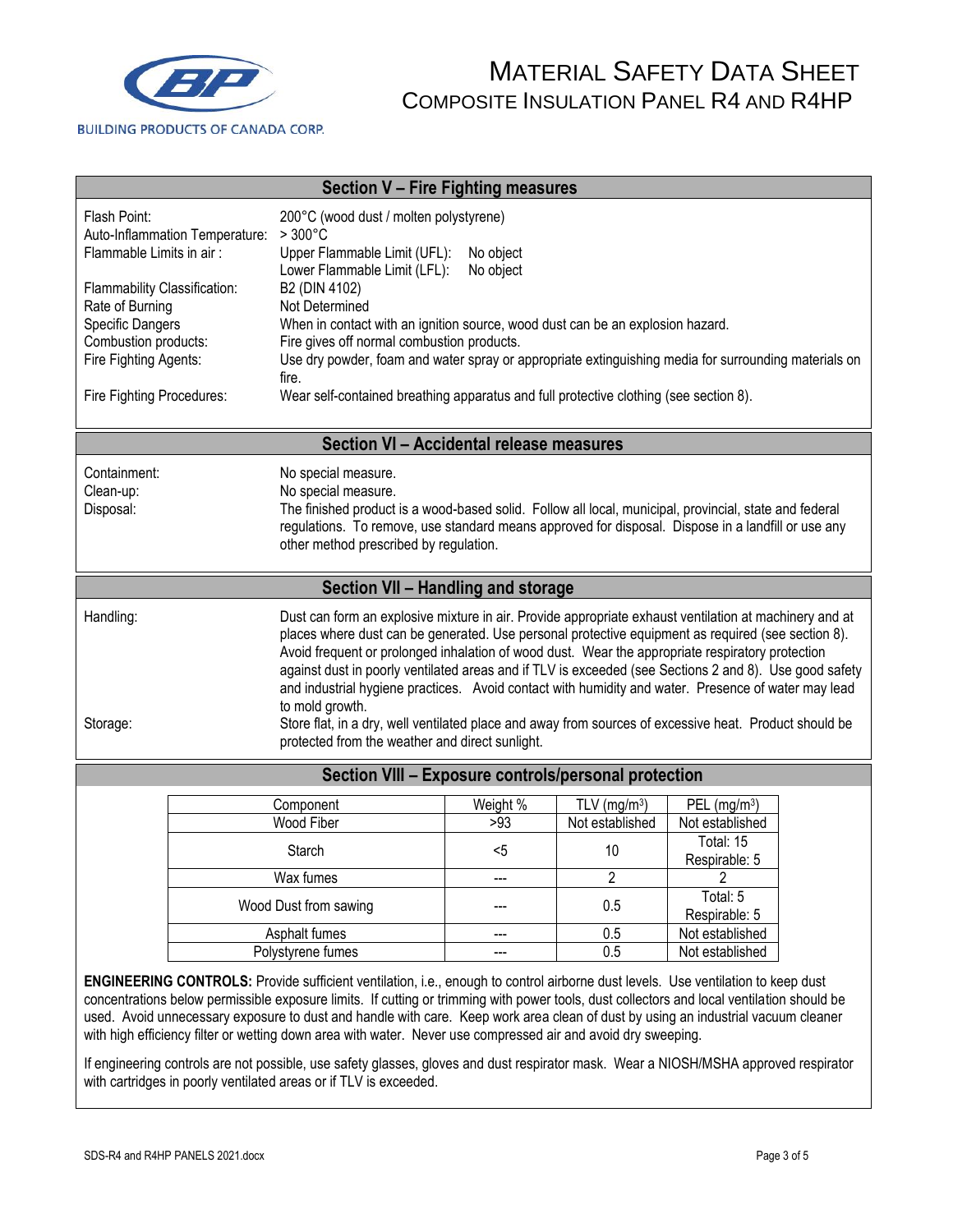

| Section IX - Physical and chemical properties                                                                                                                                                                                                                             |                                                                                                                                                                                                                                                                                                                                                                                                                      |  |  |  |  |
|---------------------------------------------------------------------------------------------------------------------------------------------------------------------------------------------------------------------------------------------------------------------------|----------------------------------------------------------------------------------------------------------------------------------------------------------------------------------------------------------------------------------------------------------------------------------------------------------------------------------------------------------------------------------------------------------------------|--|--|--|--|
| Appearance at 25°C:<br>Odor:<br>pH:<br>Density:<br><b>Melting Point:</b><br>Freezing Point:<br><b>Boiling Point:</b><br>Evaporation Rate:<br>Vapor Tension:<br>Vapor Density:<br>Relative Density (water = 1):<br>Solubility:<br>Decomposition Temperature:<br><b>VOC</b> | Solid<br>Neutral<br>No object<br>Not measured<br>No object<br>No object<br>No object<br>No object<br>No object<br>No object<br>< 1<br>Insoluble in water<br>Not measured<br>None                                                                                                                                                                                                                                     |  |  |  |  |
|                                                                                                                                                                                                                                                                           | Section X - Stability and reactivity                                                                                                                                                                                                                                                                                                                                                                                 |  |  |  |  |
| Stability:<br>Condition to avoid:<br>Incompatibility:<br>Hazardous Polymerization<br>Hazardous Decomposition                                                                                                                                                              | Stable.<br>Contact with moisture and humidity may alter the product and even cause some mold development.<br>None known<br>Will not occur<br>The decomposition products are those expected from wood. These decomposition products may<br>include carbon oxides ad carbon particles. Thermal-oxidative degradation of wood produces irritating<br>fumes and gases.                                                   |  |  |  |  |
|                                                                                                                                                                                                                                                                           | Section XI - Toxicological information                                                                                                                                                                                                                                                                                                                                                                               |  |  |  |  |
| Acute Effects:<br>Chronic Effects/Carcinogenicity                                                                                                                                                                                                                         | None are known for the product. However, direct contact with any dust, including wood dust, can<br>mildly irritate mucous membranes of your nose and eyes. None are known for the product.<br>None are known for the product. However, repeated contact with wood dust can cause skin irritation,<br>dermatitis or respiratory sensitization or irritation, because of the quinolic content of some wood<br>essence. |  |  |  |  |
| <b>Section XII - Ecological Information</b>                                                                                                                                                                                                                               |                                                                                                                                                                                                                                                                                                                                                                                                                      |  |  |  |  |
| <b>Environmental Toxicity:</b><br><b>Ecotoxicity Value:</b>                                                                                                                                                                                                               | This product has no known adverse effect on ecology<br>Not determined                                                                                                                                                                                                                                                                                                                                                |  |  |  |  |
| <b>Section XIII - Disposal considerations</b>                                                                                                                                                                                                                             |                                                                                                                                                                                                                                                                                                                                                                                                                      |  |  |  |  |
| Disposal:                                                                                                                                                                                                                                                                 | The finished product is a wood/polystyrene based solid. It may be recycled in local facilities. If unable<br>to recycle dispose of the material in accordance with all local, municipal, provincial, state and federal<br>regulations. Use standard means approved for disposal. Dispose in a landfill or use any other method<br>prescribed by regulation.                                                          |  |  |  |  |